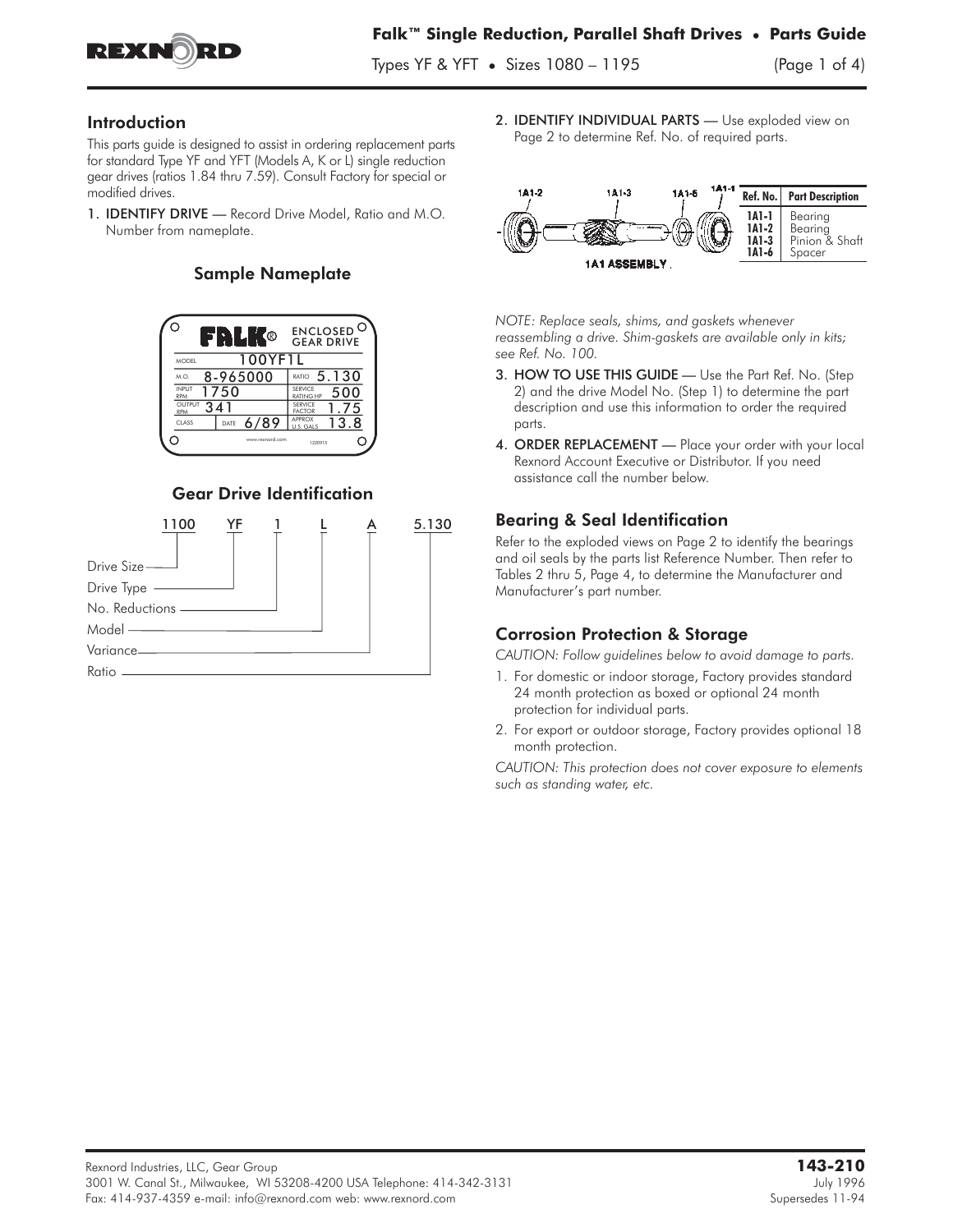





|  |  |  |  |  |  |  | <b>TABLE 1 — Parts List</b> |
|--|--|--|--|--|--|--|-----------------------------|
|--|--|--|--|--|--|--|-----------------------------|

| Ref. No.                                   | <b>Part Description</b>                                                                                                                                           |  |  |  |  |
|--------------------------------------------|-------------------------------------------------------------------------------------------------------------------------------------------------------------------|--|--|--|--|
| 4<br>13<br>14<br>15                        | Housing (Consists of Base, Cover and all Hardware)<br>Dipstick<br>Shim-Gasket)<br>Available as a Kit,<br>Shim-Gasket<br>Specify Ref. #100<br>Shim-Gasket          |  |  |  |  |
| 26<br>30<br>31 thru 35<br>40<br>41 thru 45 | Air Vent<br>H.S. Seal Cage Assembly)<br>See Figures 2 thru 5<br>on Page 3 for details.<br>H.S. Seal Cage Parts<br>L.S. Seal Cage Assembly<br>L.S. Seal Cage Parts |  |  |  |  |
| 50<br>51<br>60<br>61<br>62                 | Shaft Guard (Optional)<br>Shaft Guard (Optional)<br>Shaft Cover<br><b>Shaft Cover</b><br>Shaft Cover (Blind Bore)                                                 |  |  |  |  |
| 100<br>120                                 | Shim-Gasket Kit, Incls Ref. #13, 14 & 15<br>Backstop (Optional)                                                                                                   |  |  |  |  |

| Ref. No.        | <b>Part Description</b>                       |
|-----------------|-----------------------------------------------|
| 1A1             | Shaft Assembly - Incls. Ref. 1A1-1 thru 1A1-6 |
| 1A1-1           | Bearing                                       |
| 1A1-2           | Bearing                                       |
| 1A1-3           | Pinion & Shaft                                |
| 1A1-6           | Spacer                                        |
| 5Α              | Shaft Assembly - Incls. Ref. 5A1 thru 5A6     |
| <b>5A1</b>      | Bearina                                       |
| 5A <sub>2</sub> | Bearing                                       |
| 5A3             | Gear                                          |
| 5A4             | Shaft                                         |
| 5A6             | Spacer                                        |
| 6А              | Fan Assembly – Incls. Ref. 6A1 thru 6A4       |
| 6A 1            | Fan                                           |
| 6A3             | Guard                                         |
| 6A4             | Grill                                         |
| 6A5             | Shaft Guard (Optional)                        |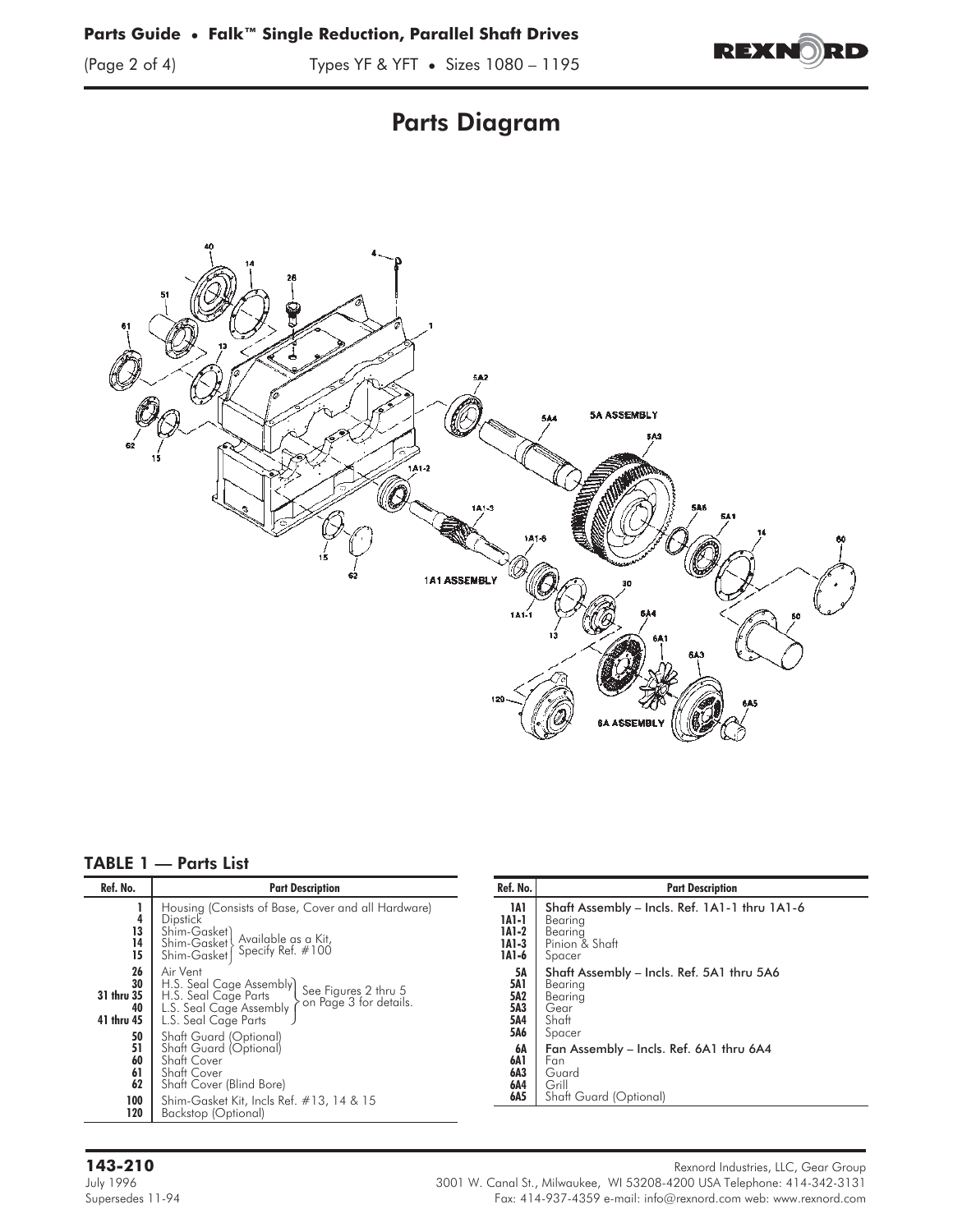

# Reference Numbers 30 & 40 Seal Assemblies



# H.S. Seal Cage Parts

| Ref. No.                          | <b>Part Description</b>                                                                                                 |  |  |  |  |
|-----------------------------------|-------------------------------------------------------------------------------------------------------------------------|--|--|--|--|
| 30<br>31<br>32<br>$\frac{33}{35}$ | Seal Cage Assembly, Incls. Ref. Nos. Shown Above<br>Inner Seal Cage<br>Grease Purge Cage (Split)<br>Baffle Ring<br>Seal |  |  |  |  |

# L.S. Seal Cage Parts

| Ref. No.                   | <b>Part Description</b>                                                                                                 |
|----------------------------|-------------------------------------------------------------------------------------------------------------------------|
| 40<br>41<br>42<br>43<br>45 | Seal Cage Assembly, Incls. Ref. Nos. Shown Above<br>Inner Seal Cage<br>Grease Purge Cage (Split)<br>Baffle Ring<br>Seal |